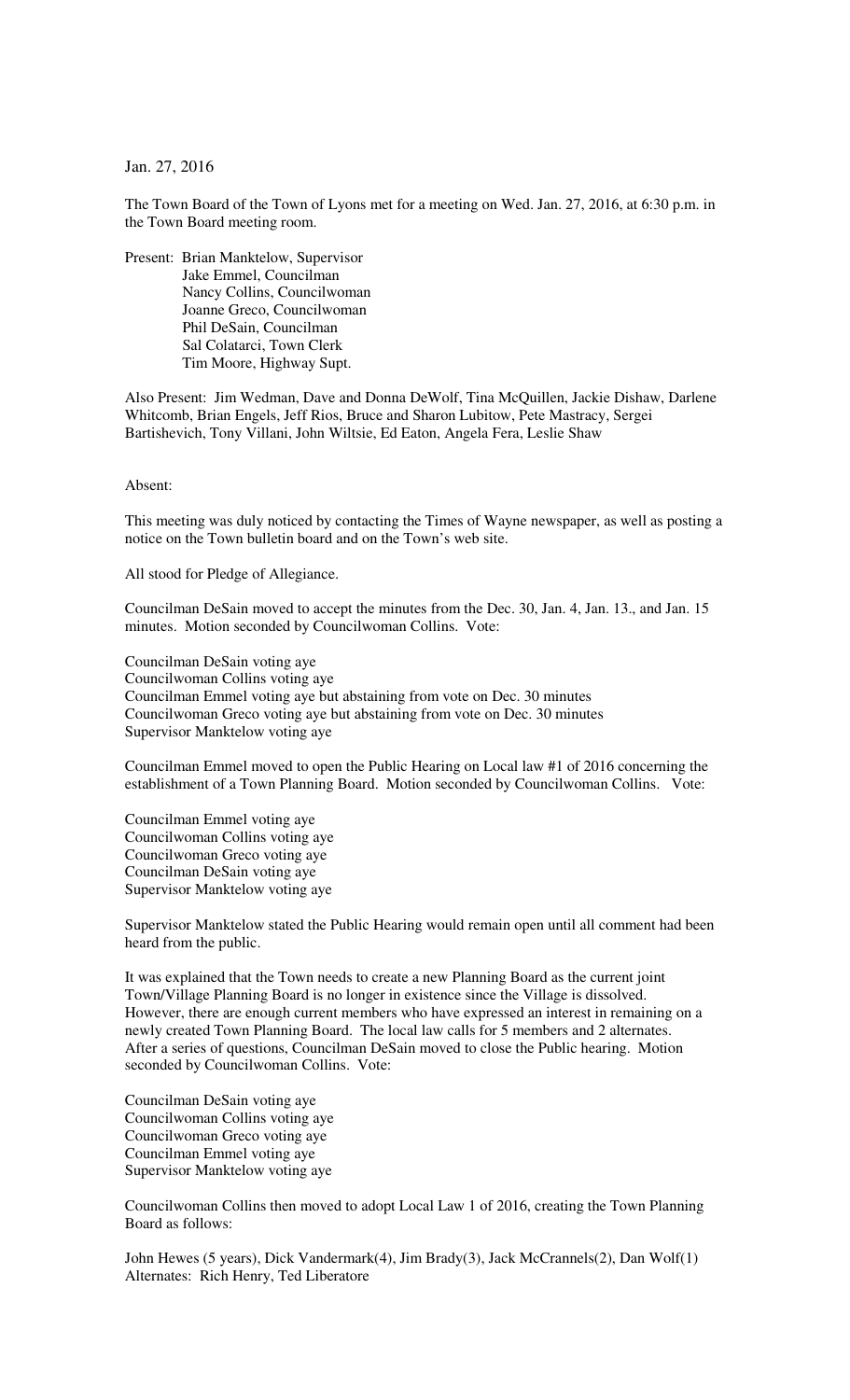Motion seconded by Councilman Emmel. Vote:

Councilwoman Collins voting aye Councilman Emmel voting aye Councilman DeSain voting aye Councilwoman Greco voting aye Supervisor Manktelow voting aye

Dorothy Barnes then addressed the Board as the Peppermint days Chairperson. She asked the Board if it would require anything different than what has been customary in years past, dealing with the former Village. She was instructed to continue doing what she and the committee have done in the past. Supervisor Manktelow mentioned that she should get in contact with Wayne County Sheriff Barry Virts to coordinate policing issues for the festival with him and his department. Ms Barnes thanked the Board and indicated she would keep the Town Board updated as needed.

The Town Board then discussed suggestions made by Councilwoman Collins at the last special Town Board meeting with regard to duties expected from the Town's Ambulance Administrator as well as requirements of ambulance personnel. Many of the items on the list were required by the NYS Health department. After discussion, Councilman DeSain moved to put the suggestions in the form of a policy. Motion seconded by Councilman Emmel. Vote

Councilman DeSain voting aye Councilman Emmel voting aye Councilwoman Collins voting aye Councilwoman Greco voting aye Supervisor Manktelow voting aye

A copy of the policy will be given to the Ambulance Administrator.

Councilwoman Collins moved to accept payment of General Fund vouchers #1 through #61 totaling \$139,258.39 And Highway Fund vouchers #1 through # 14 totaling \$69,869.01 Motion seconded by Councilman DeSain. Vote:

Councilwoman Collins voting aye Councilman DeSain voting aye Councilwoman Greco voting aye Councilman Emmel voting aye Supervisor Manktelow voting aye

Department reports were heard. John Wiltsie reported that the ambulance responded to a total of 101 calls in Dec. Also, received a price quote for training CME Credits from HIS of \$1080.00 per year. After discussion, Councilman DeSain moved to allow the training to take place at the quoted price. Motion seconded by Councilwoman Collins. Vote:

Councilman DeSain voting aye Councilwoman Collins voting aye Councilwoman Greco voting aye Councilman Emmel voting aye Supervisor Manktelow voting aye

Also, it was suggested that the ambulance base have its own internet service from Time Warner at a price of \$109.00 per month. The base currently uses a router to access internet service from the Town Hall. That issue was tabled for further discussion

 A new couch was purchased this month from Herman bros. for the Base. The cost was \$450.00 and Herman Bros removed the old one free of charge.

Councilwoman Collins moved to allow each ambulance employee to have two new charcoal grey polo shirts, embroidered with the Lyons ambulance logo, at a cost of \$25.00 per shirt with the money coming from the donation fund. Motion seconded by Councilman DeSain. Vote:

Councilwoman Collins voting aye